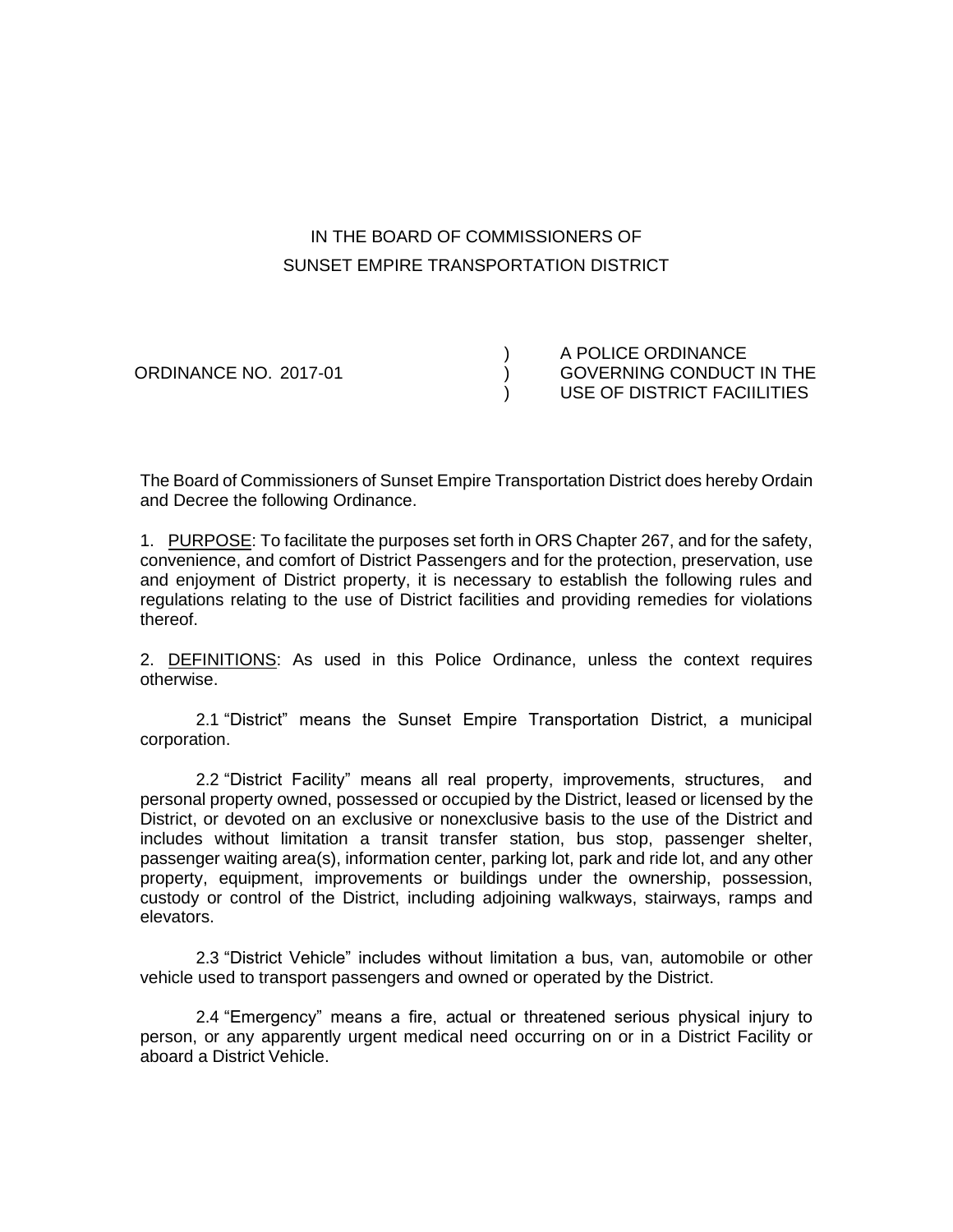2.5 "Passenger Waiting Room" means an indoor Transit Facility with chairs or benches provided by the District for passengers to wait for a District Vehicle.

2.6 "Peace Officer means a sheriff, constable, marshal, municipal police officer, member of the Oregon State Police or investigator of the Criminal Justice Division of the Oregon Department of Justice.

2.7 "Supervisor" means the Executive Director, the Transit Center Manager, the Operations Manager or any Operations Supervisor during their employment in that capacity by the District.

2.8 "Operator" means a District employee responsible for operating any District Vehicle.

2.9 "Passenger" means a person who holds a valid fare and is aboard a District Vehicle or waiting for the next available District Vehicle or connecting service vehicle to such person's destination, or a person who enters a District Facility with the intent to utilize a valid fare for transportation on the next available District Vehicle or connecting service vehicle for such person's destination.

2.10 "Habitual Offender" is a person classified as a habitual offender upon the person's third exclusion during a thirty-six (36) month period or upon the conviction for a felonious act committed on or in District facilities or aboard a District Vehicle.

2.11 "Service Animal" means any animal used by a person who requires the assistance of such animal to facilitate that person's life functions, including but not limited to seeing or hearing and includes animals in training for such use.

2.12 "Exclusion" is a sanction administered to an individual for violations of this ordinance. An exclusion prohibits that individual from entering or remaining on or in a designated District Facility or on a District Vehicle at a specific location for a specified duration.

2.13 "Solicit" is to try to obtain by entreaty, persuasion, or formal application; to petition persistently; to entice into evil or illegal action; to approach with an offer of sexual services; to make solicitation or petition for something desired and may include: Panhandling, begging, leafleting, gathering petitions, charity solicitations or selling.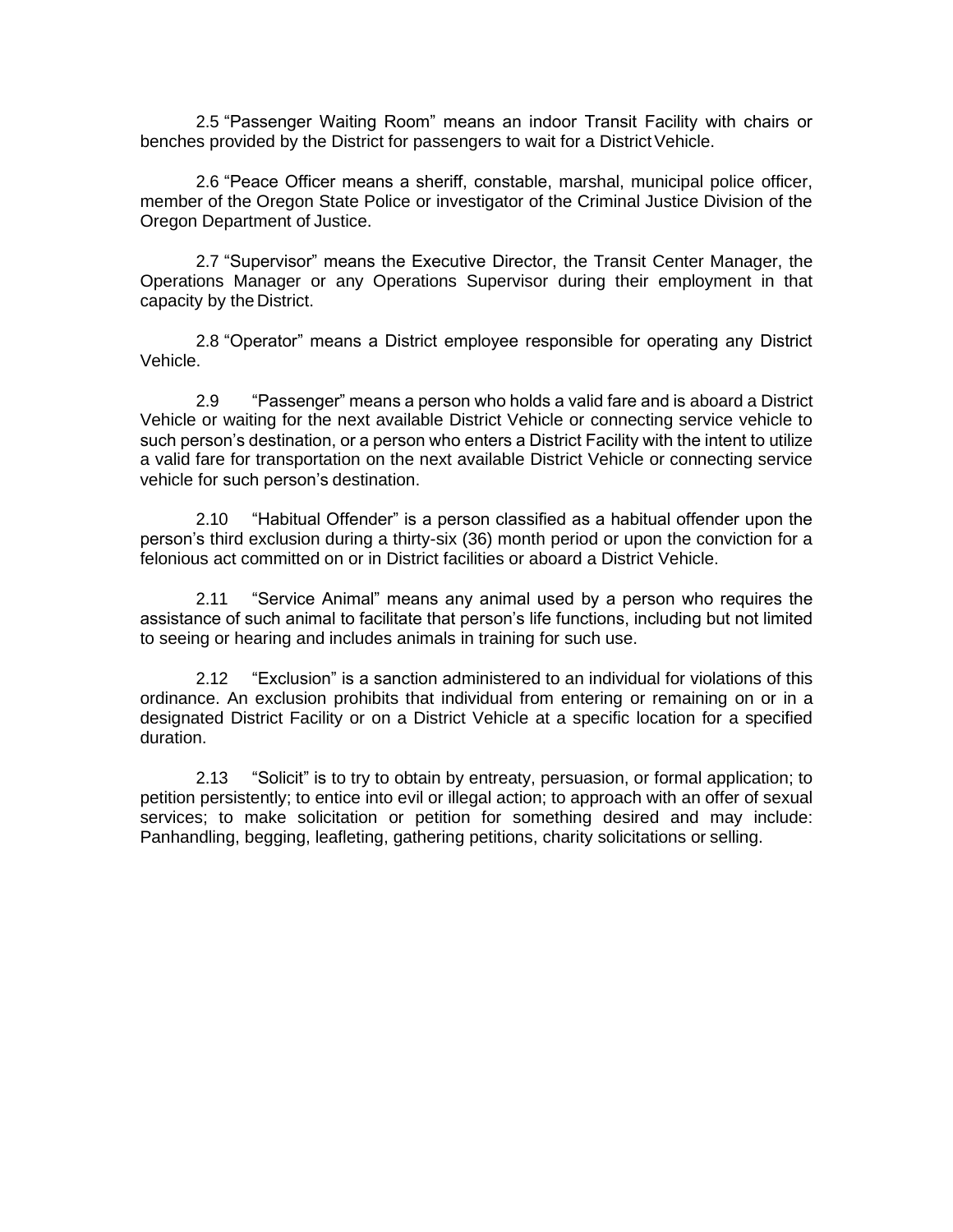## 3. REGULATIONS

3.1 Smoking Prohibited: No person shall smoke or vape tobacco, marijuana, or any other substance, or shall carry any lighted or smoldering substance, in any form, on or in a District Facility (other than at a bus stop where there is no shelter) or aboard a District Vehicle or in any other area designated as a non-smoking area.

3.2 Food and Beverages: No person shall bring or carry aboard a District Vehicle food in open containers or beverages in containers that are not sealed and impermeable or will otherwise not spill their contents when dropped or tipped over.

3.3 Radios: No person shall operate a radio, scanner, other audio device, or musical instrument aboard any District Vehicle or any District Facility, unless the only sound produced by such item is emitted by a personal listening attachment (earphone) audible only to the person carrying the device producing the sound. This rule does not apply to a Peace Officer, firefighter, District employee, or emergency response professional, in the course of employment.

#### 3.4 Prohibited Carry-on Items:

3.4.1 No person shall bring or carry aboard a District Vehicle any animal not housed in an enclosed carrying container designed to carry the animal. A Disabled Person or a Service Animal trainer may bring or carry aboard a Service Animal. A Peace Officer may bring or carry aboard a certified police canine animal.

3.4.2 Collapsible type shopping carts may be brought or carried aboard a District Vehicle. When empty, the cart must be collapsed and kept with the passenger at their seat. When not empty, the cart must be stored behind a seat so that it cannot roll forward when the bus stops. The cart may not block any aisle or stairway.

3.4.3 No person shall bring or carry in or on any District Facility any flammable, combustible, explosive or corrosive (as those terms are defined in ORS 453.005) substance or device, except matches and cigarette lighters or factory-sealed household products. No person shall light any match or cigarette lighter or ignite any flame or ember on board a District Vehicle.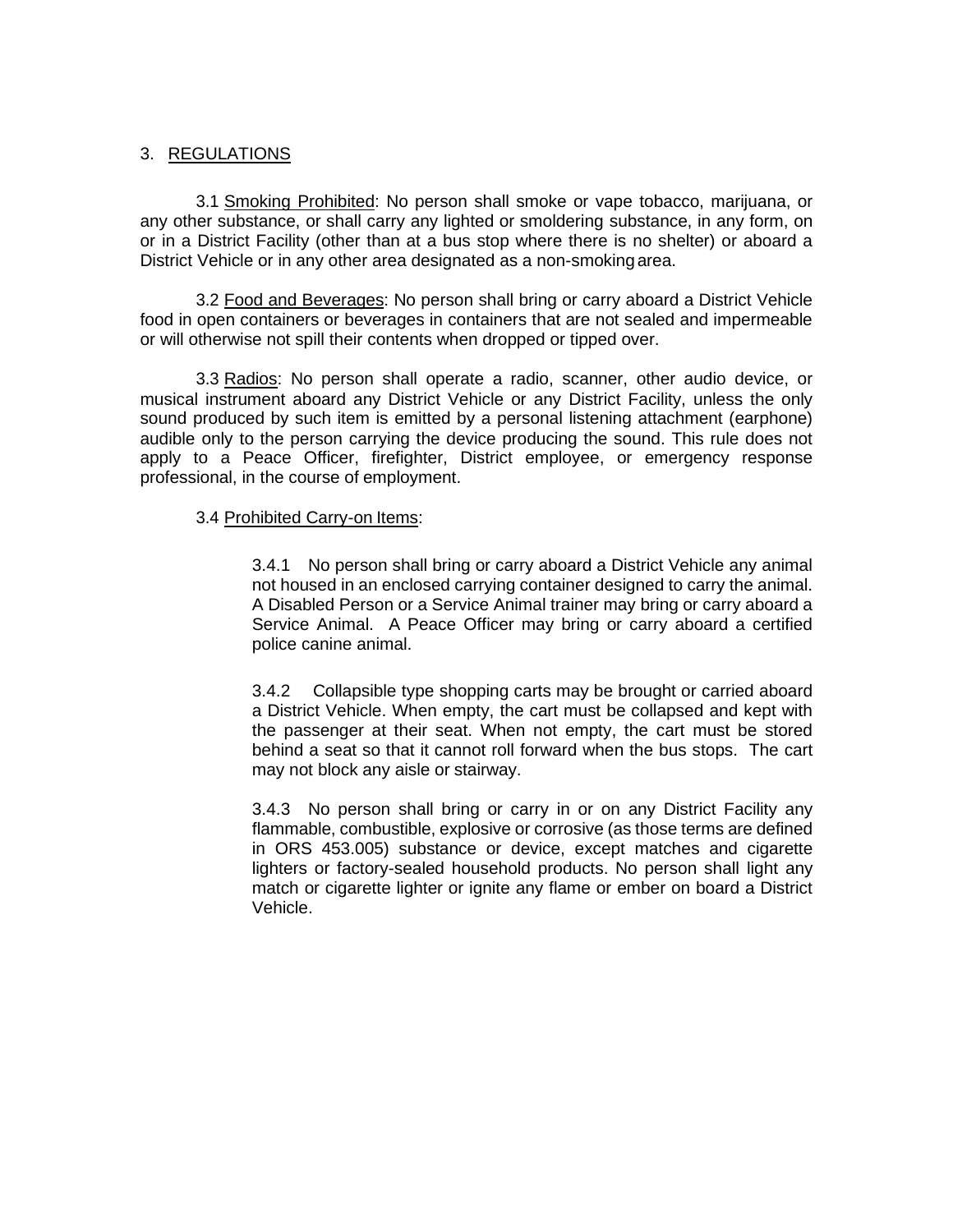3.5 Criminal Conduct within or affecting District Facilities: It shall be a violation of this Ordinance for any person to engage in conduct in violation of any of the following laws if such conduct occurs within or in any way affects any District Facility:

- 3.5.1 Initiating a false report in violation of ORS 162.375.
- 3.5.2 Giving false information in violation of ORS162.385.

3.5.3 Assault in any degree in violation of ORS 163.160 through 163.185.

- 3.5.4 Menacing in violation of ORS 163.190.
- 3.5.5 Reckless endangering in violation of ORS163.195.
- 3.5.6 Public indecency in violation of ORS 163.465.
- 3.5.7 Trespass in violation of ORS 164.245.
- 3.5.8 Disorderly conduct in violation of ORS 166.025.
- 3.5.9 Interfering with public transportation in violation of ORS 166.116.
- 3.5.10 Unlawful use of weapon in violation of ORS 166.220.
- 3.5.11 Concealed weapon in violation of ORS 166.240.

3.5.12 Possession of dangerous weapon in a public building in violation of ORS 166.370.

3.5.13 Manufacture or delivery of controlled substances in violation of ORS 475.752.

- 3.6 Littering: No person shall discard or deposit any rubbish, trash, debris, and garbage or refuse substance in or on a District Facility or aboard a District Vehicle, except in a proper waste disposal receptacle. No person shall spit, defecate, or urinate in or on a District Facility, except a toilet, or aboard any District Vehicle.
- 3.7 Posting Notices: No person shall place, permit or cause to be placed any notice or advertisement upon any District Facility, or upon any District Vehicle or upon any other vehicle on a District Facility, without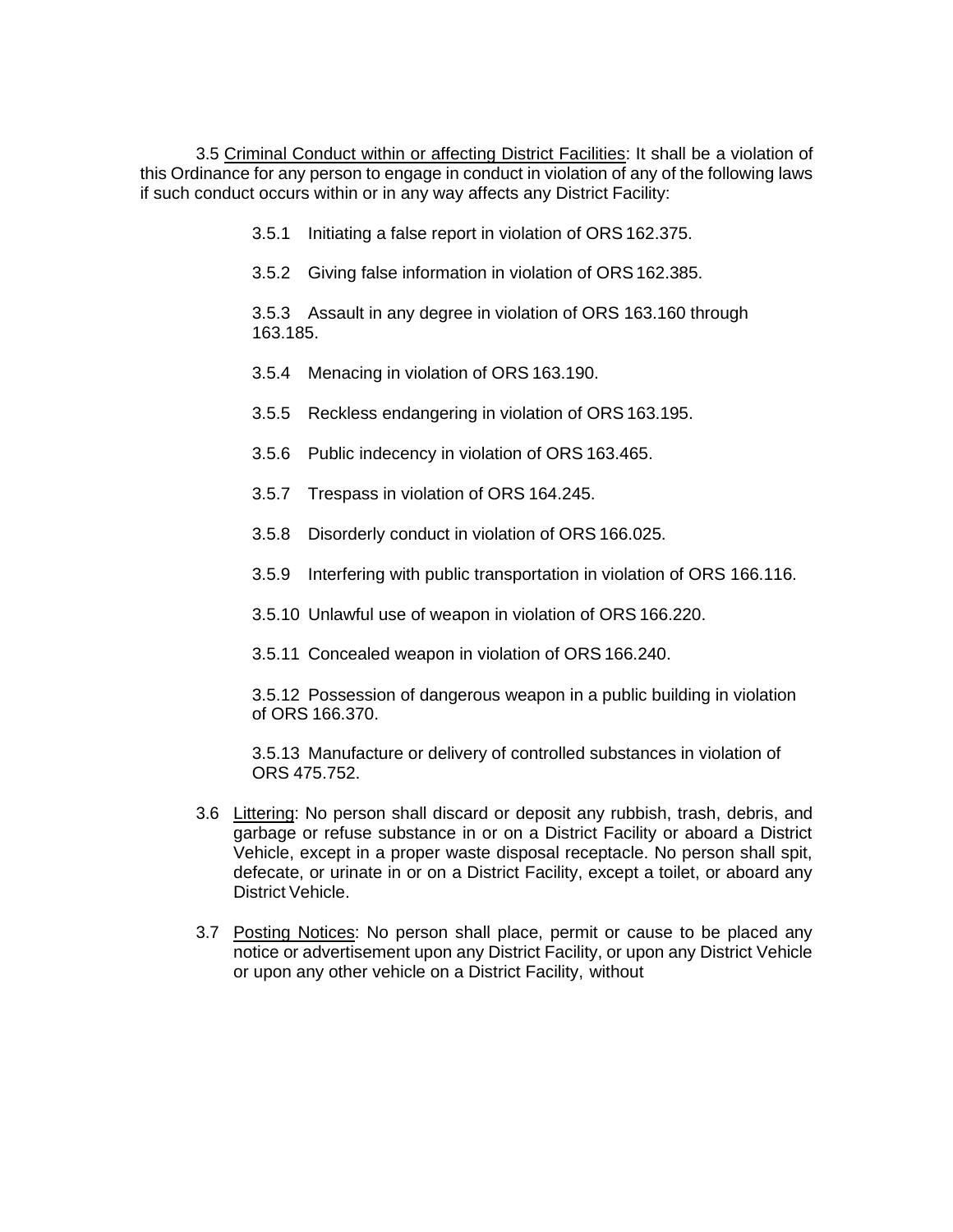first obtaining written permission of the Executive Director or his/her designee.

- 3.8 Damage to District Property: No person shall, without the permission or consent of the District, take, appropriate, obtain, withhold, damage, mutilate, deface, remove, alter or destroy any District property, District Facility, District Vehicle, or any sign, notice or advertisement posted by the District or located in or on any District Facility or District Vehicle.
- 3.9 Safety: No person shall:

3.9.1 Extend any portion of his/her body through any door or window of a District Vehicle while it is in motion;

3.9.2 In any manner hang onto, or attach himself or herself to any exterior part of a District Vehicle while the vehicle is resting or in motion;

3.9.3 Interfere, in any manner, with the safe operation or movement of any District Vehicle;

3.9.4 Stop or park a vehicle in any roadway in such a manner as to interfere with the passage of a District Vehicle, or fail to yield the right of way to a District Vehicle when required by ORS 811.167;

3.9.5 Ride a skateboard or roller-skates on or in a District Facility;

3.9.6 Ride a bicycle on or in a District Facility except a Peace Officer or District employee in the performance of their duties.

3.9.7 Abandon a grocery cart upon a District Facility;

3.9.8 Be present on or in any District Facility or aboard a District Vehicle unless the person is wearing shoes and clothing, including a shirt, except infants being held or passengers confined to a wheelchair. Bandages or dressings must cover any unhealed broken skin or wounds which may transmit communicable disease;

3.9.9 Throw, toss or kick any ball, disc or other object on or in a District Facility or aboard any District Vehicle;

3.9.10 Climb upon any bus stop sign, or climb, stand, or lie upon any bench, passenger shelter, garbage container or planter that is under the ownership, possession, custody or control of the District.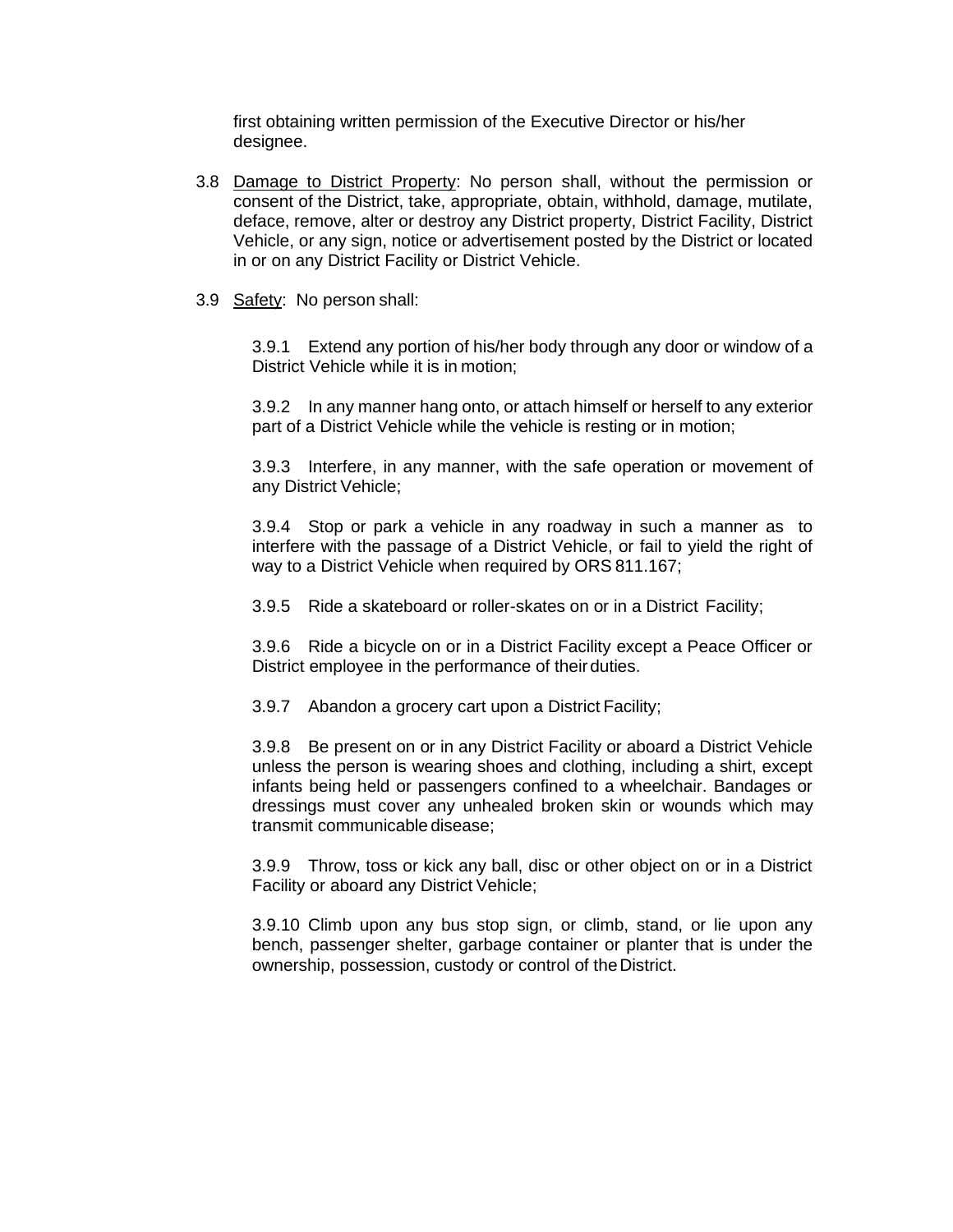3.9.11 Bring or carry aboard a District Vehicle any package, carrier, container or article of a size which cannot be safely stowed without creating a safety hazard by blocking any aisle or stairway on the vehicle;

3.9.12 Attract a public nuisance or create a health hazard on or in a District Facility by dropping food items that may attract fowl or vermin such as rats, pigeons or cockroaches that may be destructive, annoying, or harmful to health, except for disposal of such food items in a proper waste disposal receptacle.

3.10 No Shoes on District Furnishings: No person shall place their shoes on seat cushions or furnishings on or in a District Facility or aboard a District Vehicle.

3.11 District Facilities Purpose: To ensure the safety, security, comfort, and convenience of passengers, District facilities and District Vehicles are intended for the exclusive use of District passengers.

> 3.11.1 No person shall impede or block the free movement of others within a District Facility or District Vehicle, interfere with the ingress and egress to or from a District Facility or District Vehicles, intimidate or harass others within a District Facility or District Vehicle, or otherwise interfere with the safe and efficient operations of the District.

> 3.11.2 No person shall occupy or use any District Facility except for the purpose of boarding, disembarking, waiting for a District Vehicle, or conducting District related business.

> 3.11.3 No person occupying a District Facility for the purpose of waiting to ride a District Vehicle shall fail or refuse to take the next available bus to the person's destination.

> 3.11.4 No person occupying a District Facility for the purpose of waiting to greet passengers on any arriving District Vehicle, shall fail or refuse to leave the District Facility promptly after arrival of the District Vehicle for which the person is waiting.

> 3.11.5 No person occupying a District Facility shall fail to identify upon demand to any District employee or representative, the District Vehicle for which the person is waiting.

> 3.11.6 No person shall sell or distribute anything, solicit for any purpose, or canvass to collect money in or on any District Facility or aboard any District Vehicle unless authorized in writing by the Executive Director or designee pursuant to objective, content neutral standards and administrative procedures which shall be adopted by the Executive Director establishing the reasonable conditions on time, place and manner of activities based upon the magnitude of the interference of the activity upon the safe and efficient operation of the transit system.

> 3.11.7 No person shall park in parking spaces marked as "Reserved" at the Astoria Transit Center without a valid agreement from the District, between the hours of 8:00AM-6:00PM Monday through Friday. No person shall park in a space marked as "Park and Ride" (for passengers riding on the NW POINT or Connector buses) without a valid 72 hour permit from the District. No person shall park in a non-marked public parking spaces for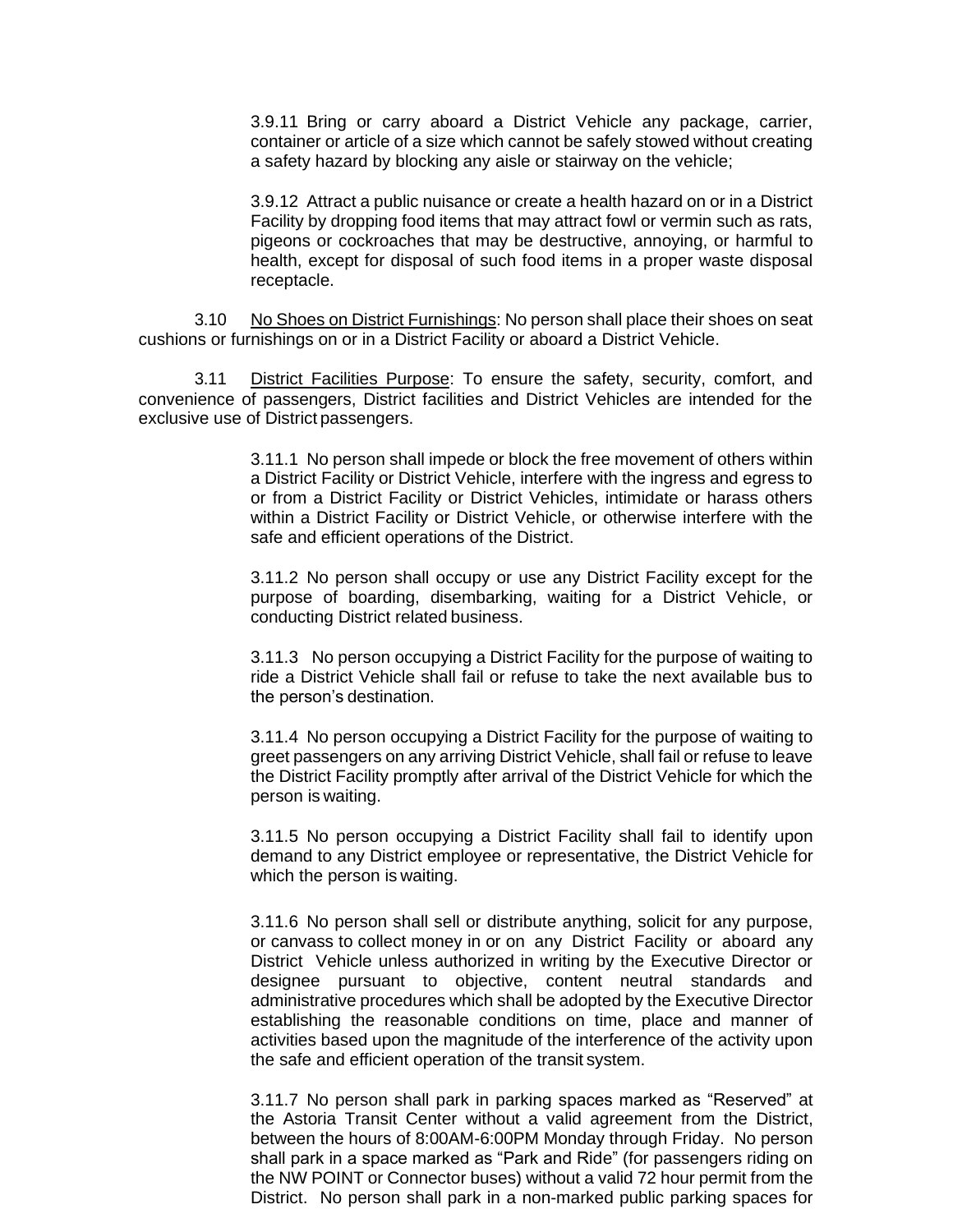more than three hours. No person shall park in a parking spot designated for electric charging of a vehicle that is not engaged in the charging process. No owner or operator of a vehicle shall permit or suffer the vehicle to be abandoned in the Astoria Transit Center parking lot.

3.12 Non-payment of Fare; Misuse of a District Pass; Theft of Services: Nonpayment of fare or misuse of a pass is theft of services.

> 3.12.1 No person shall occupy, ride in or use any District Vehicle unless the person pays the applicable fare or tenders a valid and lawfully acquired District ticket, card or pass.

> 3.12.2 Passes are non-transferable. No person shall use or attempt to use a District pass or board or ride in a District Vehicle unless the pass was lawfully acquired at an authorized District outlet by or on behalf of that person.

> 3.12.3 No person shall tender one fare for a round-trip ride from the transit center back to the transit center. Such round-trip requires two fares. Passengers who have a pass may ride round- trip at any time.

> 3.12.4 : Any District employee or representative may confiscate a bus pass tendered for fare in violation of this section.

> 3.12.5 Regularly sworn Peace Officers of law enforcement agencies having jurisdiction within the District and the Oregon State Police are exempt from payment of fare when they are in uniform or display police identification or display their badge.

3.13 Repulsive Odors: A person may not be in a District facility or vehicle with an unavoidable grossly repulsive odor so extreme it causes a nuisance, unreasonably interferes with the use, operation, or enjoyment of the District facilities or vehicles for District representatives or patrons, or creates an unsafe condition. Notwithstanding the foregoing, this Subsection shall not apply to persons with odors directly related to a disability or medical condition unless the odor is so severely disruptive that it interferes with the use or operation of the District facility or vehicle by District representatives or patrons, or creates direct threat or an unsafe condition. The District shall not exclude or refuse to provide service to a disabled individual solely because of involuntary behavior that may offend, annoy, or inconvenience others. (As amended 5/23/20)

3.14 Prohibited Alcohol, Cannabis Products and Controlled Substance: No person shall use or possess alcohol or a controlled substance (as defined in ORS 475.005) on or in a District Facility or aboard a District Vehicle, except legally possessed alcoholic beverages that have not been unsealed, legally possessed cannabis products in an amount permitted by ORS Chapter 475B, and legally possessed prescription medication.

### 3.15 Rules Specific to Astoria Transit Center:

#### 3.15.1 Definitions:

3.15.1.1 "Astoria Transit Center" is the designated transit area and passenger waiting room located within the block bordered by Marine Drive, 9th Street, Astor Street, and 10th Street located in downtown Astoria.

3.15.1.2 "Astoria Transit Center Plaza" is that area outside of the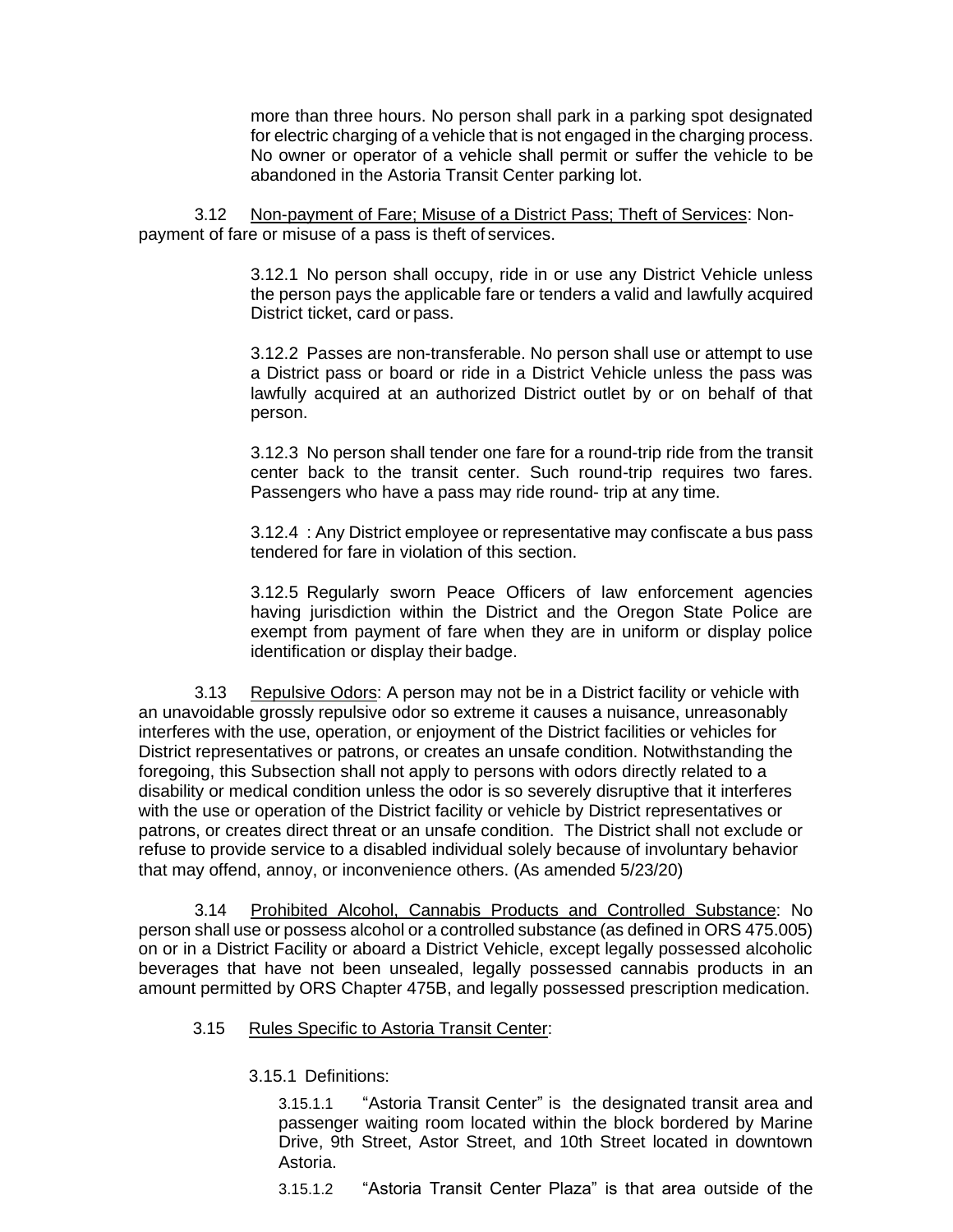Transit Center Building that consists of passenger waiting areas, shelters, sidewalks, bike lockers, bus lanes, and parking area.

3.15.2 The Astoria Transit Center Plaza will be closed to the public during non-operating hours, which are 10:PM – 5:45AM. The District Executive Director or Designee shall have the discretion to set, extend or reduce nonoperating hours.

3.15.3 No person, other than a Peace Officer, a District employee, or person authorized by the District Executive Director shall be on or in Astoria Transit Center Plaza during non-operating hours.

3.15.4 All non-District Vehicles are barred from the Bus lanes at the Astoria Transit Center at all times, except for emergency vehicles or vehicles permitted by a District Supervisor.

3.15.5 No pedestrian travel shall be permitted within the Astoria Transit Center Plaza except on sidewalks and within marked crosswalks. Jaywalking across any areas provided for vehicle travel or parking within the Astoria Transit Center Plaza is prohibited.

#### 4. ENFORCEMENT:

4.1 Entrance Refusal: Any Peace Officer, District Operator, District Manager, District Supervisor, or others as designated in writing by the Executive Director, has the authority to refuse entrance on or into any District Facility, or aboard a District Vehicle; require departure from a District Facility or District Vehicle; or require a seating change of any person who violates any provision of this ordinance, regardless of location and regardless of presentation of pass, transfer, ticket, or payment of fare.

4.2 Penalties: Any person who violates any provision of this ordinance, in addition to other penalties provided by law, commits a violation as defined in ORS 153.005 to 153.992 and upon conviction shall be punished by a fine of not more than \$250.

4.3 Authorization: Any Peace Officer of the state of Oregon is authorized to issue citations, as provided by Oregon law, to any person who violates any provision of this ordinance.

#### 5. EXCLUSION FROM SYSTEM

5.1 Exclusion: In addition to other measures provided for violation of this Ordinance, any Peace Officer, District Manager, Operations Supervisor, or others as designated in writing by the Executive Director, may exclude from any part or all of a District Facility or District Vehicles any person who violates any provision of this Ordinance, for a period of time not to exceed ninety (90) days, and may exclude Habitual Offenders for extended exclusion periods as provided.

5.2 Habitual Offenders: Habitual offenders shall be excluded from all District facilities and all District Vehicles or from such portions of District Facilities or District Vehicles, or both, and for such duration of time (up to but not exceeding five years), all as may be determined by the Executive Director. The Executive Director shall adopt, and may modify from time to time, guidelines for determining the appropriate scope and duration of exclusion of Habitual Offenders based on the nature and frequency of their violations or offenses. A person deemed a Habitual Offender may appeal their exclusion through the procedure described in Section 5.5.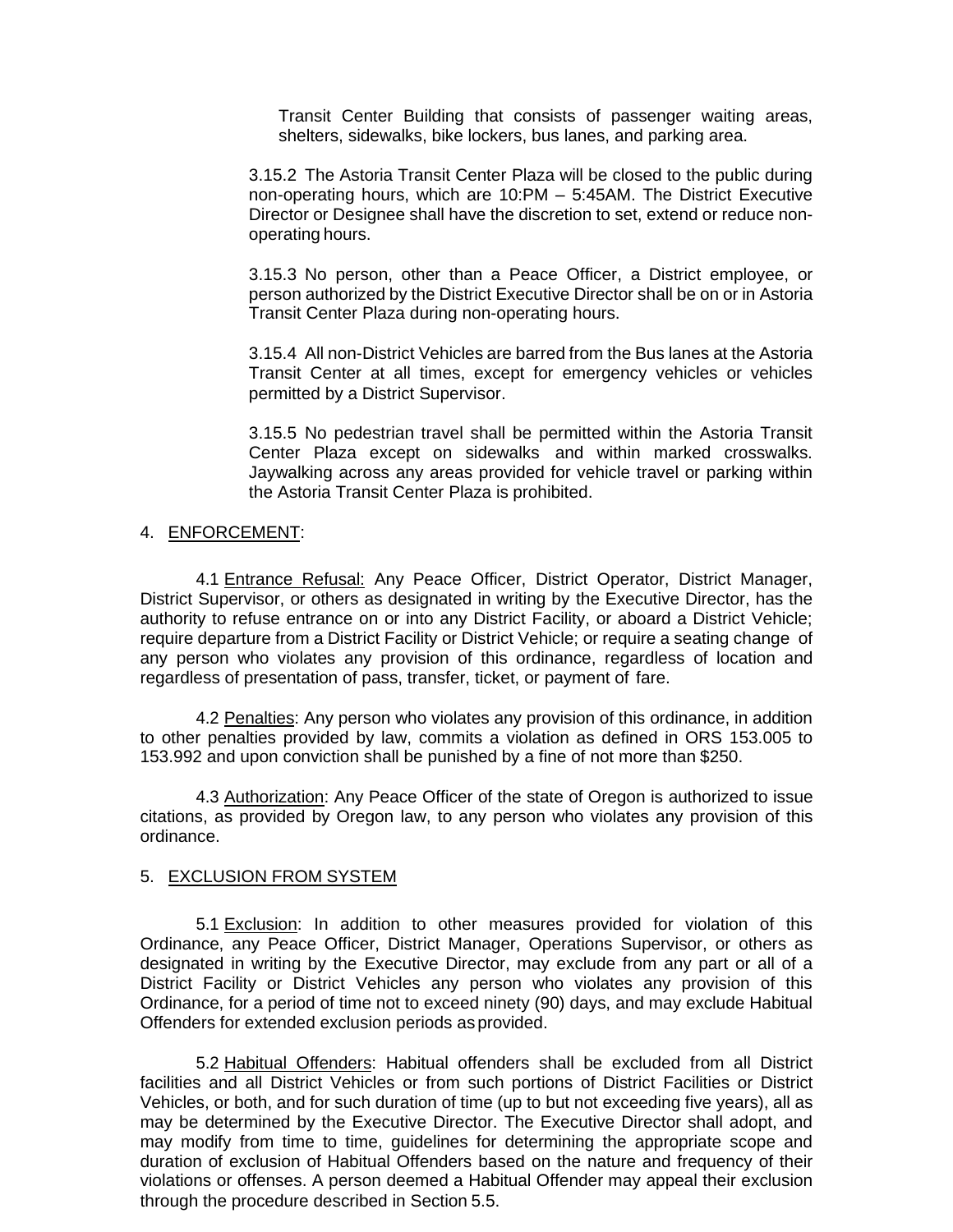5.3 Exclusion Perimeters: A person excluded under this Ordinance may not enter or remain on or in any part of a District Facility or be aboard a District Vehicle from which said person is excluded during the period of exclusion.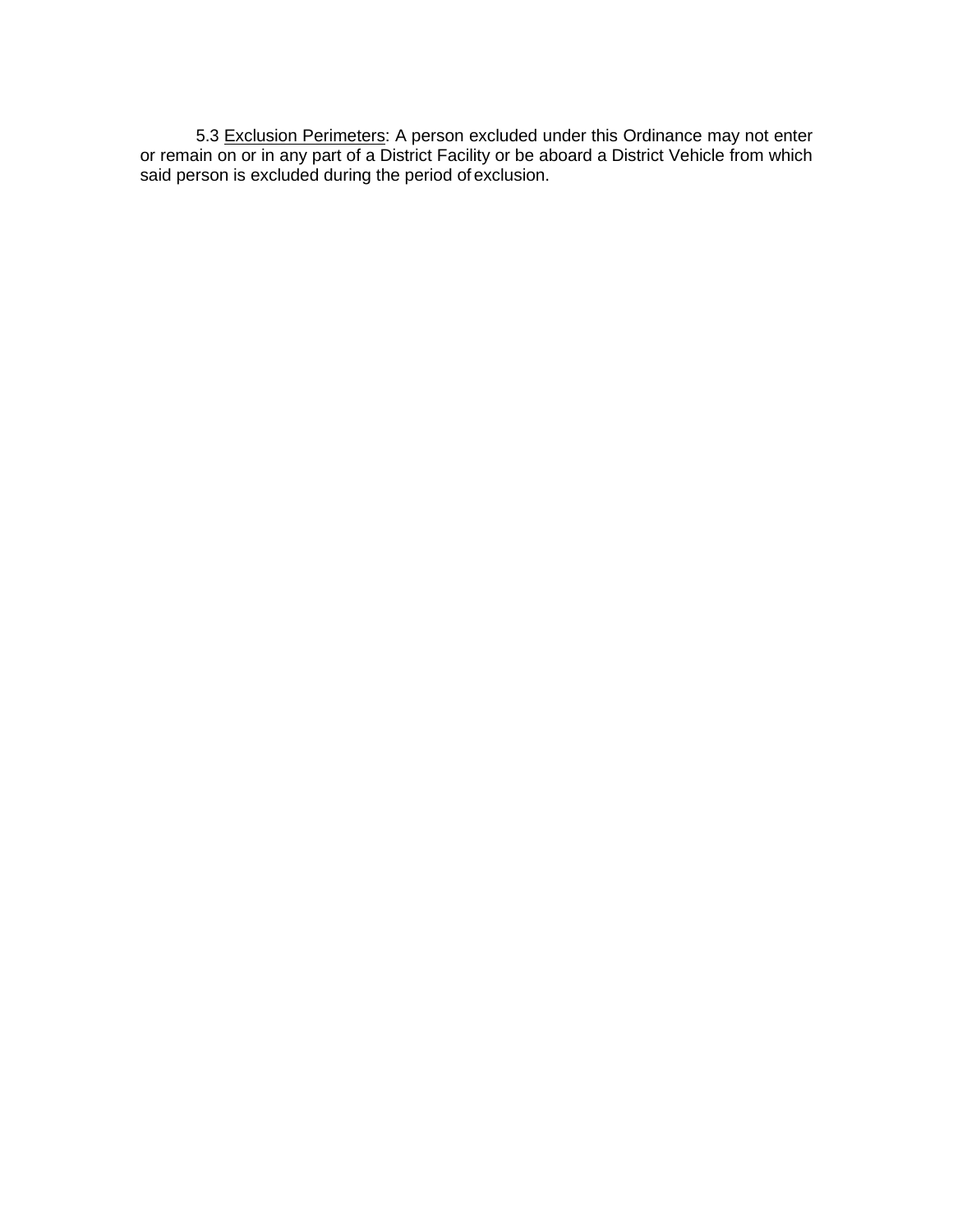5.4 Exclusion Form: Written notice signed by the issuing party shall be given to a person excluded from all or part of a District Facility, which notice shall specify the reason for exclusion, places and duration of exclusion, the consequences for failure to comply with the notice, and notice of appeal rights. Exclusion shall commence immediately upon delivery of the notice to the excluded person.

5.5 Appeal Process: The excluded person may appeal in writing within ten (10) days after the commencement of the exclusion to the Executive Director or designee for de novo review of the exclusion. The appeal may request that the Executive Director or designee rescind or waive the exclusion, alter the places of exclusion or reduce the duration of exclusion. An appeal shall contain a copy of the exclusion notice, a request for a hearing or request for written review without a hearing, and a statement setting forth the reason that the exclusion should be rescinded, altered or reduced. The appeal may include a request that the exclusion be stayed or suspended pending a final decision on the appeal, which request must be supported by a statement of reasons relied upon by the appellant supporting a stay or suspension. A request for a stay or suspension pending final decision shall be denied or approved, in whole or in part, within 2 business days following receipt of the appeal containing the request. The Executive Director or designee shall render a decision no later than ten (10) days after receipt of an appeal unless the appeal requests that a hearing be held. In addition to or in the alternative to an appeal, at any time during the exclusion, an excluded person may petition in writing to the Executive Director or designee for a temporary waiver of the exclusion which may be allowed or denied at the discretion of the Executive Director.

5.6 Appeal Hearing: If the appeal by an excluded person includes a request for a hearing, a public hearing will be conducted by the Executive Director or designee within ten (10) days after the receipt of the appeal and the General Manager or designee will render a decision within fifteen (15) days after the hearing.

> 5.6.1 The order of the hearing shall be as follows: presentation of documentation and testimony supporting the exclusion, followed by presentation of documentation and testimony opposing the exclusion.

> 5.6.2 The burden of proof of a fact or position rests on the District to establish a violation of this Ordinance.

> 5.6.3 The Executive Director or designee may question witnesses and review all documentation referred to by the witnesses.

5.6.4 There shall be no continuance or reopening of the hearing.

5.6.5 The hearing shall be electronically recorded.

6. CONSTRUCTION: Nothing herein is intended to compromise or waive the right to enforce concurrently, or in the alternative, other remedies available including without limitation any remedies available pursuant to the Oregon Revised Statutes, city ordinances or any civil remedies. It is the intent of the District that this ordinance shall be liberally construed to effectuate its purpose and policies. Captions are for the convenience of the reader and shall not add to or limit any of the provisions of this ordinance.